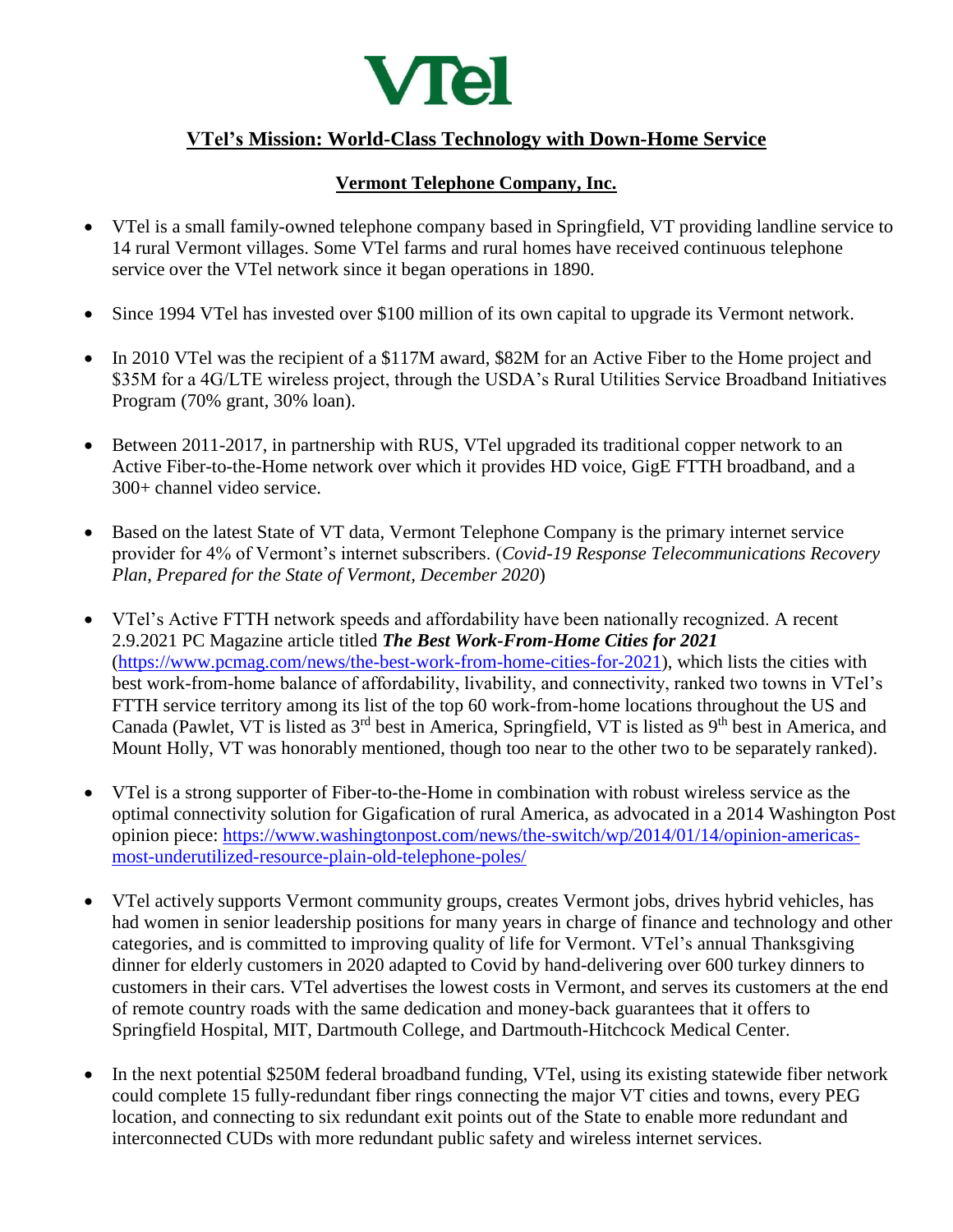**VTel ILEC Territory** 

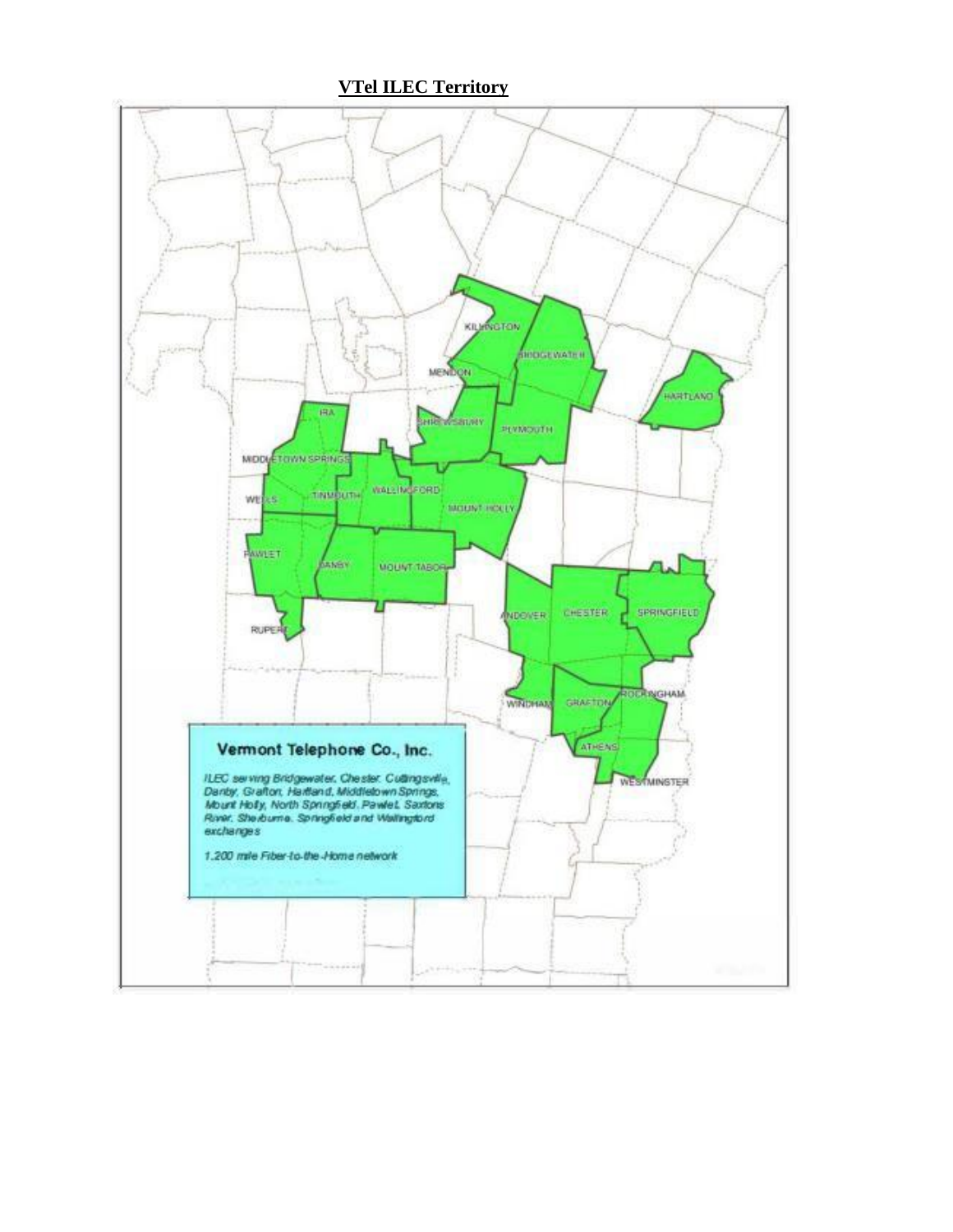# **VIel Wireless**

### **VTel Wireless, Inc.**

- VTel Wireless provides fixed wireless broadband internet to homes and businesses throughout Vermont, with a focus on serving under-served and un-served communities in the most rural areas.
- Between 2011 2017 VTel Wireless utilized \$35M of RUS BIP funding to deploy a new wireless network of 131 sites to serve RUS-identified underserved areas, and deployed an additional 22 VTelfunded sites to enable service to subscribers statewide.
- Based on the latest State of VT data, VTel Wireless is the primary internet service provider for 3% of Vermont's internet subscribers. (*Covid-19 Response Telecommunications Recovery Plan*, *Prepared for the State of Vermont, December 2020*)
- The VTel Wireless network also provides mobile VoLTE voice service and mobile high- speed data access, with customers utilizing mobile service with a smartphone or compatible tablet.
- VTel Wireless provides wireless connectivity to statewide for GMP's Smart Grid.
- VTel Wireless currently provides roaming service for AT&T and T-Mobile/Sprint, significantly improving the State's overall mobile connectivity and emergency access for mobile users.
- VTel Wireless was one of the largest purchasers of FCC spectrum for Vermont in FCC Auction 103 and FCC Auction 105 2019 and 2020; it did not participate in recent Auction 107, in which Verizon was the largest winner of spectrum covering Vermont.
- VTel Wireless continues to improve its network to meet increasing bandwidth demands. In 2009, when the American Recovery and Reinvestment Act was passed and VTel applied for funding, the federal broadband speed threshold was 200 Kbps in both directions; in 2010 the FCC raised the federal broadband speed threshold to 4 Mbps download / 1 Mbps upload; and in 2015 the FCC raised the federal broadband speed threshold to 25 Mbps download / 3 Mbps upload.
- Between  $2020 2021$  VTel Wireless has deployed Massive MIMO technology utilizing its BRS spectrum at 8 wireless sites, which has increased throughput speeds available to subscribers up to several hundred Mbps.
- VTel Wireless' most popular plan offers 100GB/mo for \$59.95 (\$79.90 including outdoor antenna)
- In the next potential \$250M federal broadband funding VTW could extend neutral host and mobile wireless to cover the major VT corridors, and to remote fiber fed sites in coordination with CUDs.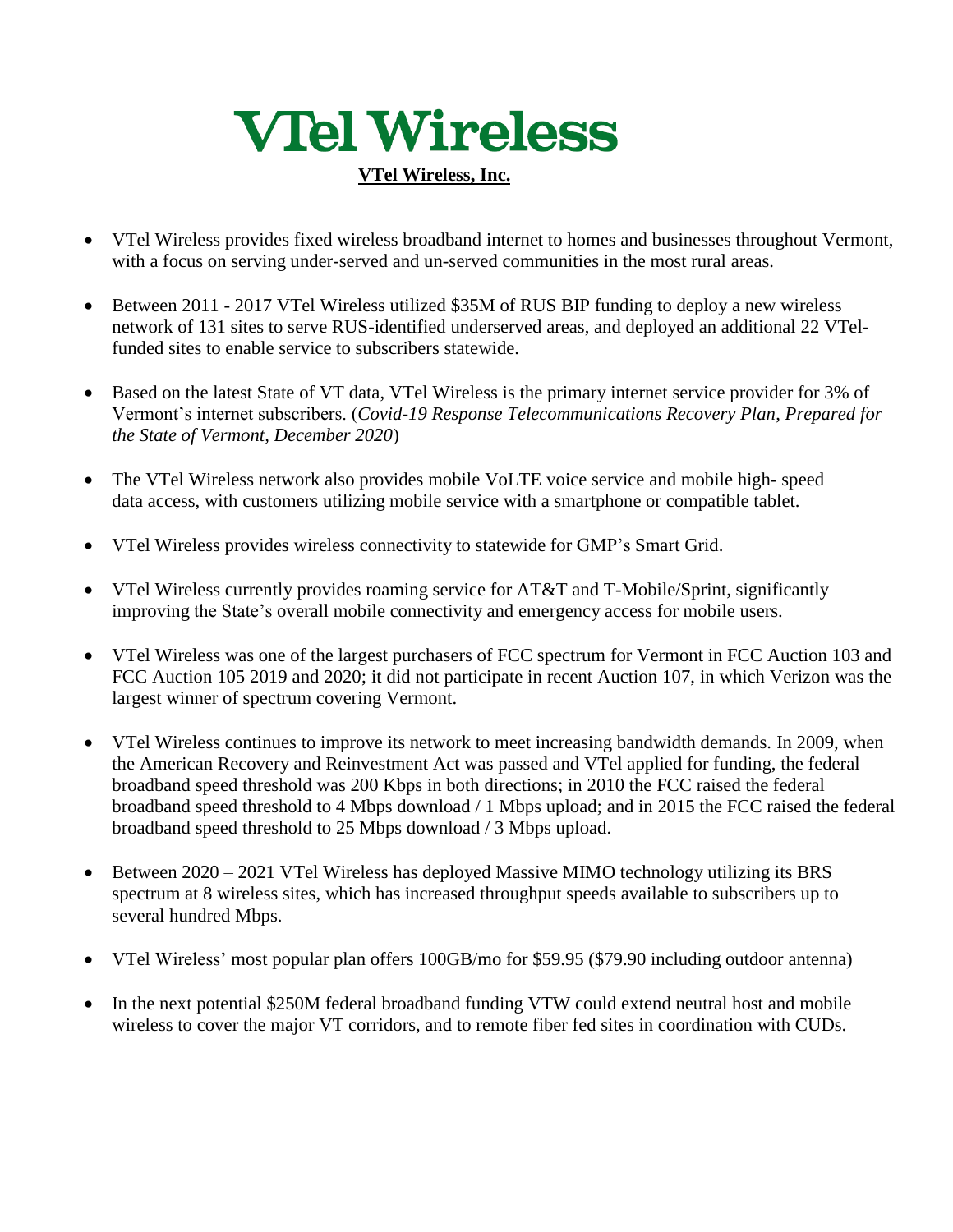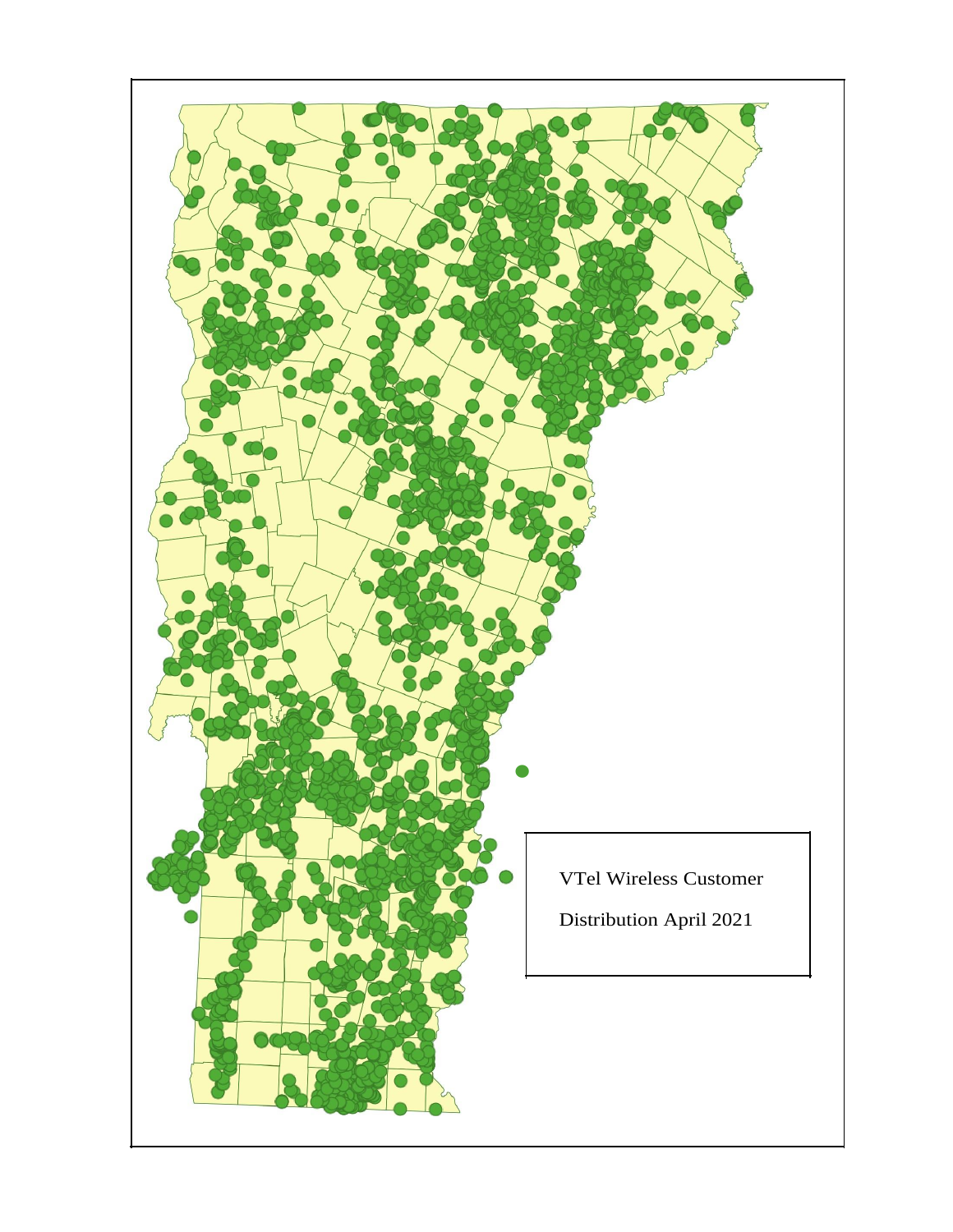## **VTel Comments RE H.360 and S.118 Broadband Goals**

- VTel supports State's long-term FTTH goals, but strongly believes existing wired and wireless providers shouldnot be excluded from funding eligibility. As noted by the other RLECs, FTTH funding should be available to the entities most capable to efficiently deploy the service, including local incumbent carriers.
- New State-funded FTTH deployments should be designed to be Active Optical Network (AON) for FTTH networks, not Passive Optical Network (PON), to allow for the greatest speeds available to end users, greatest overall network capability, and CUD flexibility over time to change ISPs if needed.
- In the interim ~5 years expected for FTTH to be built out universally, nearer term solutions for improved broadband access are needed, as noted by Lt. Governor Molly Gray in the recent broadband roundtable. At VTel we think the build time for ubiquitous FTTH is likely 5-10yrs.
- Fixed wireless offers the benefit of improved broadband speeds via technology that can be deployed quickly, allowing CUDs an immediate solution to offer to their member residents while CUDs are deploying FTTH.
- VTel strongly supports the Broadband Corps proposed by Sen. Brock in S.118 to maximize Vermonters' utilization of existing internet/broadband solutions with direct outreach and technical assistance:
	- As outlined in Tom Evslin's testimony, adequate internet solutions are more widely available than many consumers may be aware of, and an immediate goal should be to ensure as many Vermonters as possible are taking advantage of the optimal connectivity solution that is available to them.
	- While VTel Wireless is the primary ISP for thousands of Vermonters statewide, there are challenges in communicating the availability of fixed wireless that a Broadband Corps could help address.
- Enhanced wireless offers the benefit of improved mobility and 911 access, a benefit that is retained as FTTH is made available to all residences over the next 5 - 10 years.
- VTel Wireless expanded use of BRS spectrum for at-home fixed internet will allow more efficient use of VTel Wireless' statewide 700MHz and AWS wireless frequencies for improved VoLTE voice and data roaming. VTel Wireless now achieves some 30 million roaming connections per month.